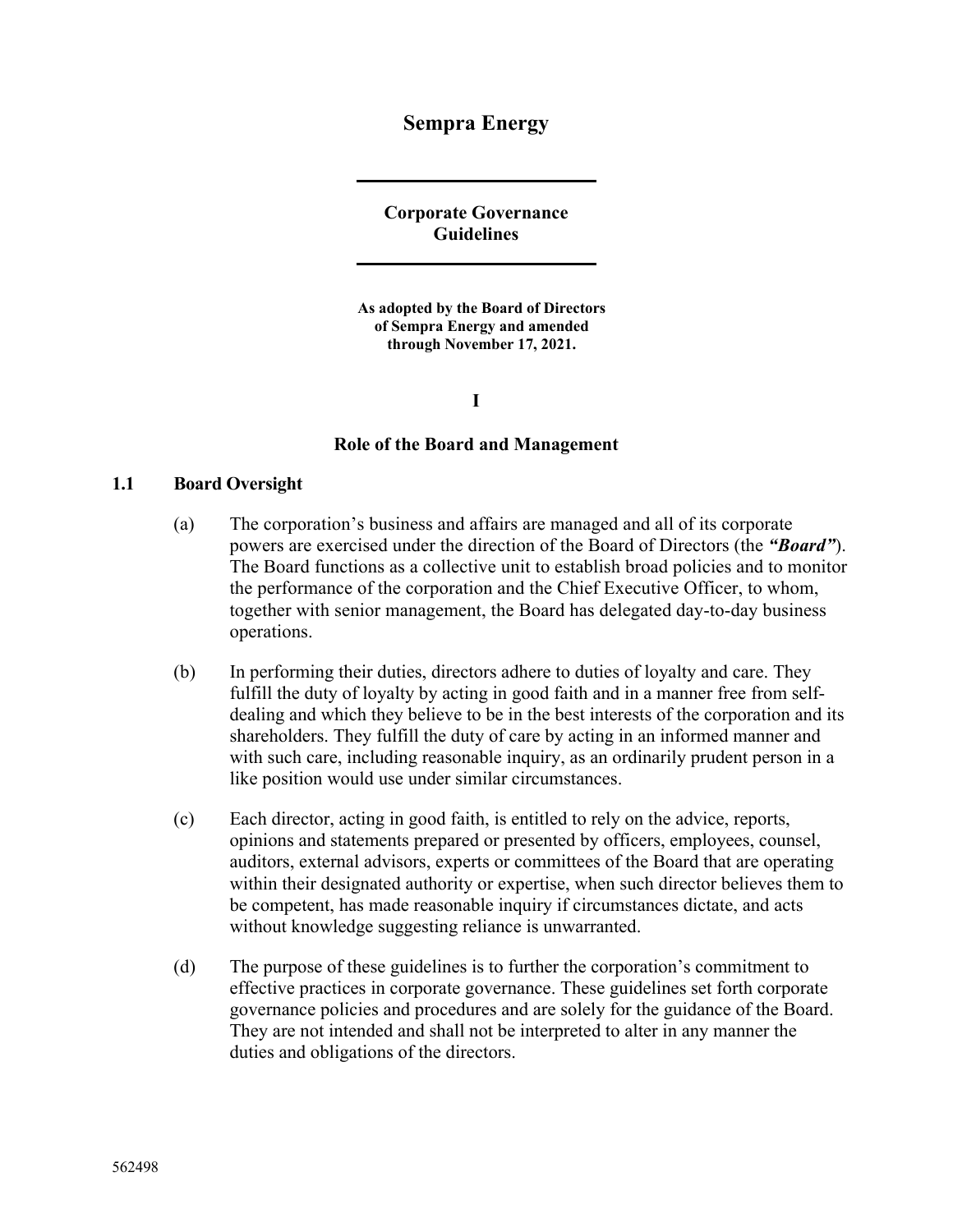## **1.2 Board Functions**

- (a) At regularly scheduled meetings, the Board reviews and discusses reports by management on the performance, prospects and plans of the corporation as well as immediate issues facing the corporation. In addition to its general oversight role, the Board also performs a number of specific functions, including:
	- (i) Selecting the Chief Executive Officer and overseeing his or her performance and that of other senior management in the operation of the corporation.
	- (ii) Reviewing and monitoring strategic, financial and operating plans and budgets and their development and implementation by management.
	- (iii) Assessing and monitoring risks to the corporation's business and evaluating and overseeing risk management strategies.
	- (iv) Reviewing and approving significant corporate actions.
	- (v) Fostering the corporation's values-driven culture and reviewing and monitoring processes designed to maintain the integrity of the corporation, including financial statements, compliance with law and ethics and relationships with shareholders, employees, customers, suppliers and other stakeholders.
	- (vi) Planning for management succession.
	- (vii) Nominating directors, evaluating the effectiveness of the Board, appointing committee members and overseeing effective corporate governance.

# **1.3 Expectations for Directors**

- (a) The Board is a vehicle for corporate policy-making, monitoring and consultation. It functions as a collective whole rather than through the unilateral actions of individual directors who, as such, have no authority to represent or commit the Board or the corporation.
- (b) Although the Board functions as a unit, Board effectiveness is determined by the character, integrity, judgment, knowledge, experience, efforts and contributions of the individual directors, each fulfilling duties of loyalty and care and working constructively with fellow directors and management. The Board expects that each director will:
	- (i) Exercise diligent and constructive oversight of the corporation's business, culture and affairs in fulfilling his or her responsibilities. Each director should act to help foster an inclusive culture of integrity, collaboration, diversity, innovation and accountability.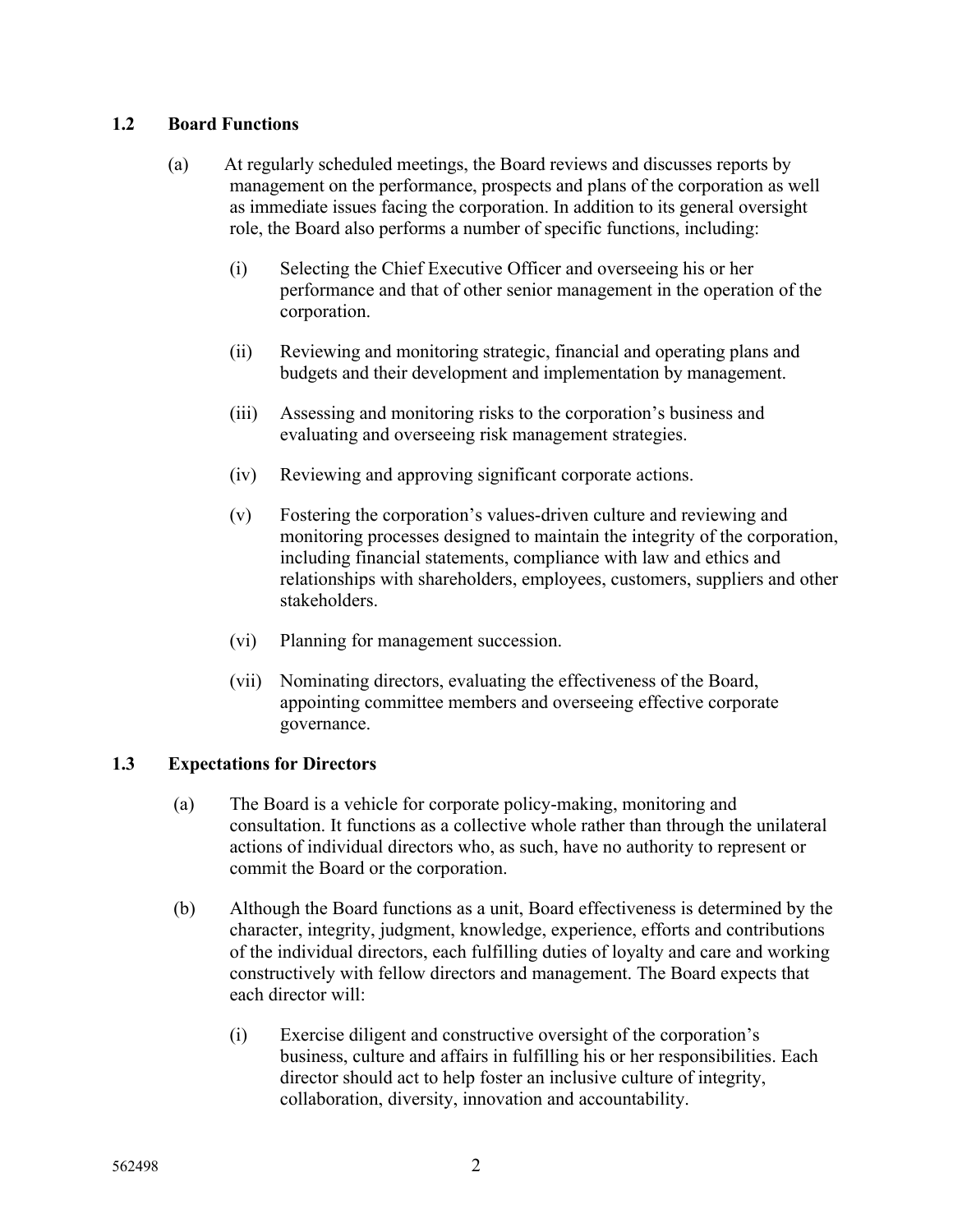- (ii) Act ethically and with integrity, carefully consider the effects of individual actions (both as a member of the Board and of the business community) upon the corporation and the Board as a whole, and act in a manner to further the corporation's success and the effectiveness of the Board and management.
- (iii) Maintain an attitude of constructive skepticism, ask relevant, incisive, probing questions and engage in direct and forthright discussions with the Board and management.
- (iv) Develop and maintain a broad understanding of the corporation's vision, mission and values, its business and risk profile (including emerging or competing technologies and innovations), its strategic, financial and operating opportunities and plans, and its internal control systems and disclosure controls and procedures, including environmental, and health and safety systems and procedures. Upon request, management will make appropriate personnel available to answer any questions a director may have about any aspect of the corporation's business.
- (v) With respect to members of the Audit Committee, develop and maintain financial literacy including an understanding of the corporation's financial statements, the basic accounting principles critical to the corporation's business and how the choice of accounting principles, and the making of judgments and estimates, affect the corporation's reported financial results.
- (vi) Generally support the Board's policy and business decisions and management in carrying out these decisions and demonstrate a strong commitment to the corporation, its business plans and values and creating and sustaining long-term shareholder value.
- (vii) Understand and respect the roles of the Board and management and observe the confidentiality of Board deliberations, corporate plans and information.
- (viii) Avoid personal or other interests that conflict or may appear to conflict with or impair the director's ability to perform his or her responsibilities, promptly inform the Board of any such interests and not participate in any decision affected by such interests.
- (ix) Observe corporate policies and guidelines regarding ethical behavior, interested directors, share ownership and other policies and guidelines adopted by the Board, including the Code of Business Conduct and Ethics.
- (x) Attend in person (absent exceptional circumstances or unless the meeting is announced to be through the use of conference telephone or electronic video screen communications) all Board meetings and all meetings of Board committees to which he or she is appointed, be willing to serve on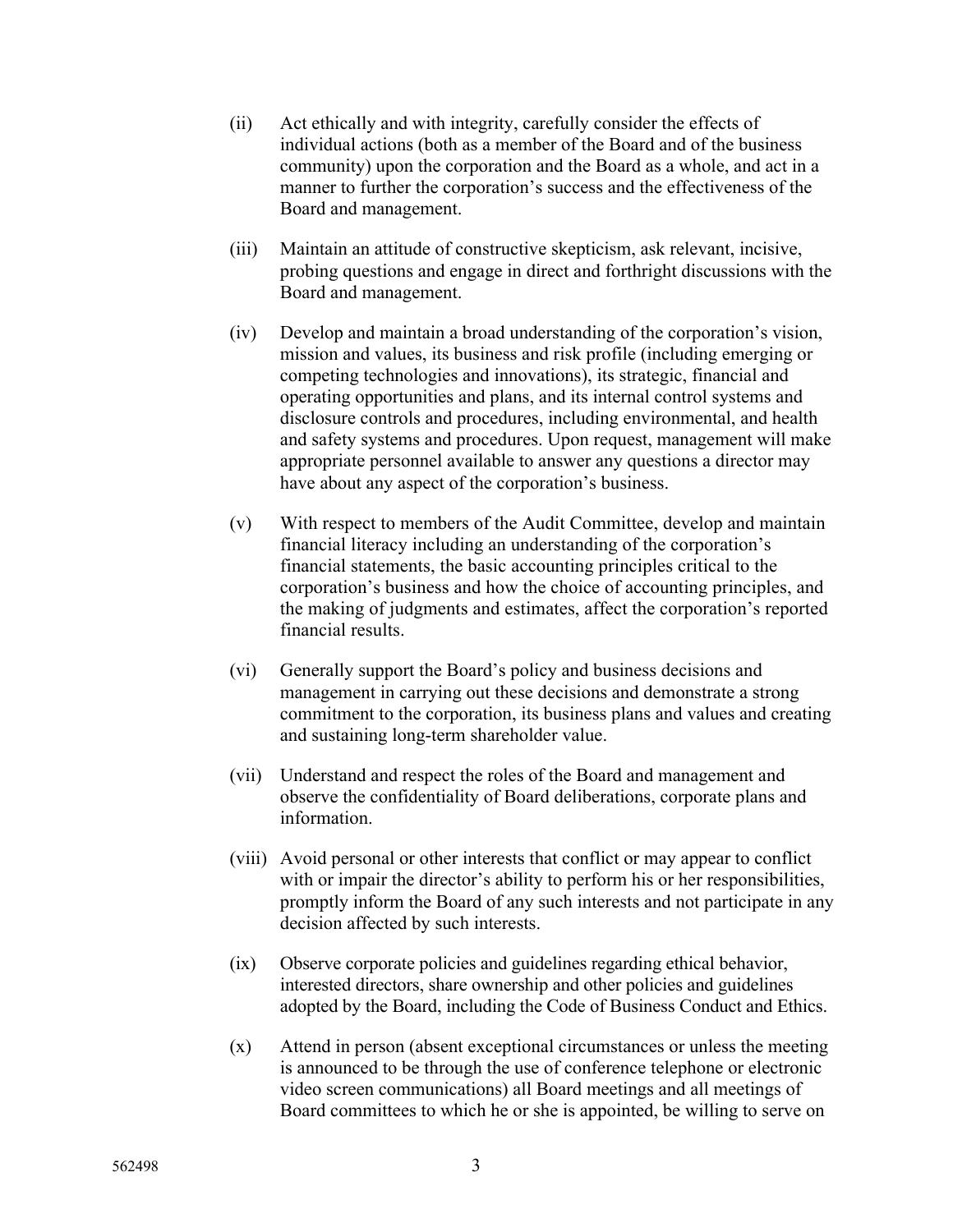all committees for which the director is or becomes qualified, actively participate in meetings, review relevant materials, prepare for meetings and for discussions with management, take advantage of orientation and continuing education opportunities and otherwise educate himself or herself to discharge effectively his or her responsibilities and the expectations of the Board.

- (xi) Attend the corporation's annual meeting of shareholders in person (absent exceptional circumstances or unless the meeting is held by electronic transmission, by electronic video screen communication or by any other means permitted by law).
- (xii) Balance prompt action with thorough deliberations, prioritize matters requiring attention, gather sufficient information, engage in open discussion, invite differing views, evaluate the benefits and risks of various courses of action and support the acceptance of prudent business risks to permit informed and timely decision making.
- (xiii) Exercise business judgment in a manner that the director believes to be in the best interests of the corporation and its shareholders to enhance the long-term value of the corporation, including taking into consideration the interests of other stakeholders.

### **II**

# **Board Membership and Leadership**

### **2.1 Chairman of the Board and Chief Executive Officer**

- (a) The Board shall designate one of its members to serve as Chairman of the Board. The powers and responsibilities of the Chairman of the Board shall be set forth in the corporation's bylaws, as amended from time to time by the Board or the corporation's shareholders in the manner provided for in the corporation's articles of incorporation.
- (b) The Board has adopted a flexible policy as to the combination or separation of the offices of Chairman of the Board and Chief Executive Officer. The Board evaluates its decision, from time to time, based on its judgment of relevant factors, including business needs and shareholder interests.

# **2.2 Lead Independent Director**

(a) In the event that the Board determines that it is in the best interests of shareholders for a non-independent Board member to serve as Chairman of the Board, the independent directors, shall, by the affirmative vote of a majority of the independent directors, designate one of the independent directors who has served a minimum of one year on the Board, as the Lead Independent Director. Such appointment shall be made at the Board meeting immediately following the corporation's annual meeting of shareholders or such other time as the Board shall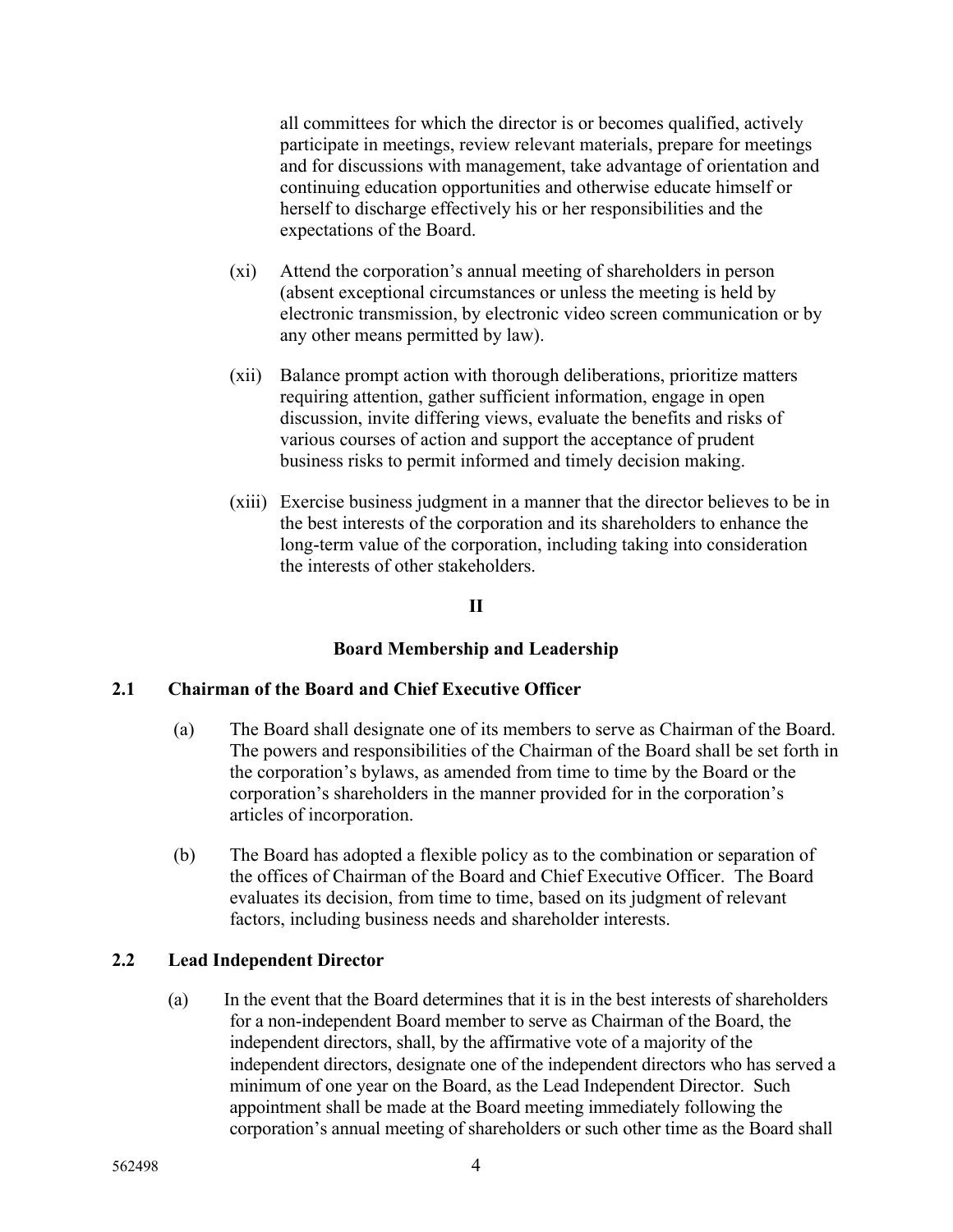determine. The position and role of the Lead Independent Director is intended to expand lines of communication with the Chairman of the Board and Chief Executive Officer and other members of management and is not intended to reduce the free and open access and communications that each Board member has with other Board members and members of management.

- (b) The Lead Independent Director shall have the following powers and duties:
	- (i) Provide leadership to the Board if circumstances arise in which the role of the Chairman of the Board may be, or may be perceived by the Lead Independent Director or independent directors to be, in conflict;
	- (ii) Preside at all meetings of the Board at which the Chairman of the Board is not available;
	- (iii) Organize, convene and preside over executive sessions consistent with Section 4.3 of these guidelines;
	- (iv) Act as the principal liaison between the independent directors and the Chairman of the Board and Chief Executive Officer;
	- (v) Review and approve all Board and committee agendas and approve information sent to the Board, providing input to management on the scope and quality of such information;
	- (vi) Consult with the Chairman of the Board, Chief Executive Officer and committee chairs regarding the topics and schedules of the meetings of the Board and its committees, and approve such schedules to assure that there is sufficient time for discussion of all agenda items;
	- (vii) Call a special meeting of the Board or the independent directors at any time, at any place, and for any purpose;
	- (viii) In consultation with the Chief Executive Officer, assist the Board, the Corporate Governance Committee and management in complying with these guidelines;
	- (ix) Be available for consultation and direct communication with the corporation's major shareholders, as appropriate;
	- (x) Collect and communicate to the Chairman of the Board and Chief Executive Officer the views and recommendations of the independent directors, relating to his or her performance, other than with respect to the annual performance review; and
	- (xi) Perform such other duties as may be assigned from time-to-time by the independent directors.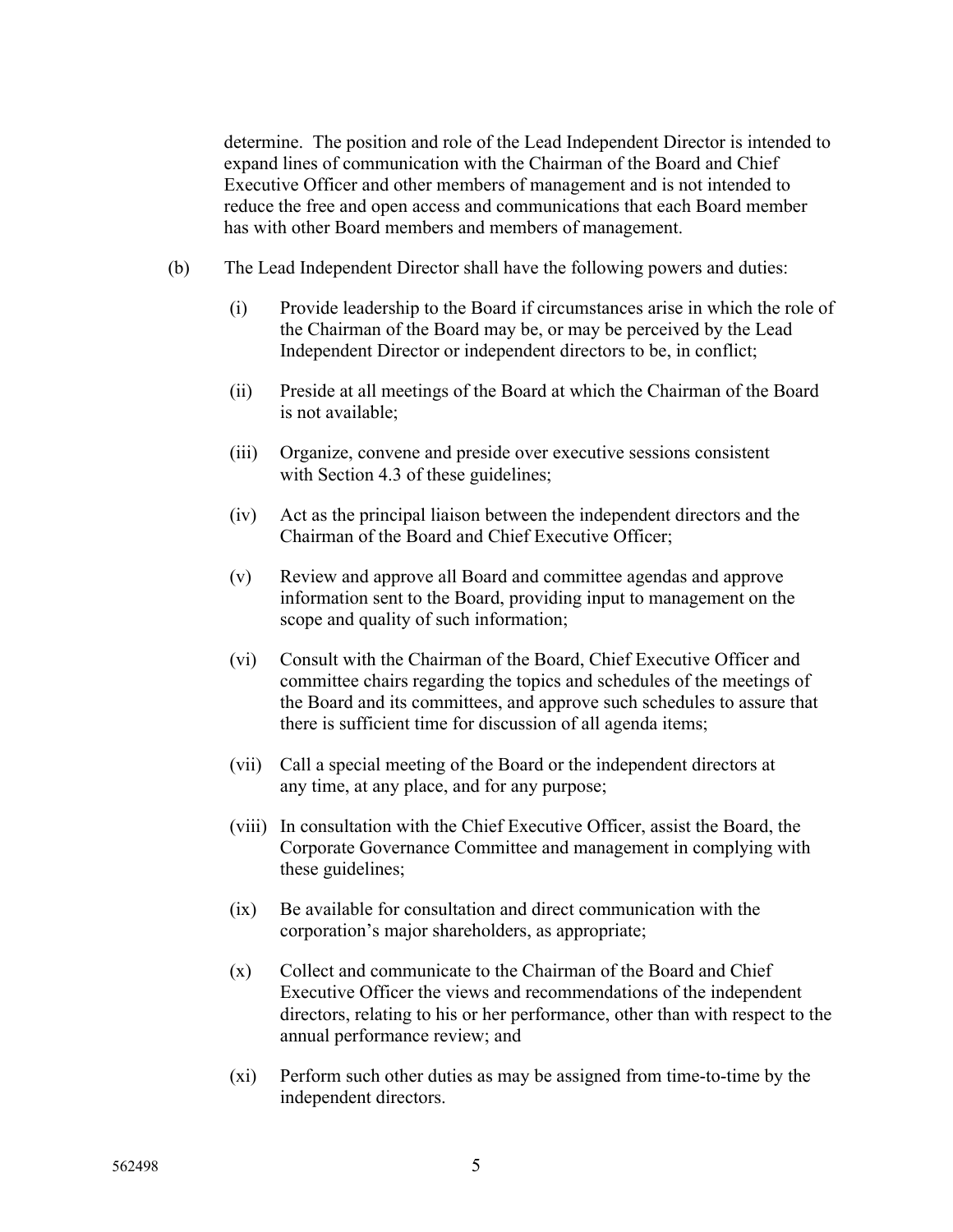## **2.3 Number of Directors**

Under the corporation's bylaws, the Board may consist of as few as nine and as many as seventeen directors. The actual number of directors should reflect the requirements of the Board's committees and the availability of qualified directors.

## **2.4 Director Independence**

- (a) Substantially all of the directors shall be "independent" as set forth below and in accordance with the rules of the New York Stock Exchange. The Chief Executive Officer always shall be a director and it may be appropriate from time to time that not more than two additional current or former officers also be directors.
- (b) For a director to be considered "independent," the Board must affirmatively determine that the director has no material relationship with the corporation. The Board will annually determine the independence of directors, applying the "independence" principles and standards established by the New York Stock Exchange. In advance of the annual review, each director will provide the Board with complete information regarding his or her business and other relevant relationships to enable the Board to evaluate the director's independence. Directors also will promptly inform the Board of any material changes in their circumstances or relationships that may impact their designation by the Board as independent.
- (c) In assessing the materiality of director relationships, the Board will broadly consider all relevant facts and circumstances both from the standpoint of the director and also from that of persons or organizations with which he or she has an affiliation.

# **2.5 Former Officers**

When an officer who is also a director resigns or is terminated as an officer, he or she must also resign from the Board and deliver his or her concurrent written resignation from the Board to the secretary of the corporation.

# **2.6 Selection of Directors; Resignations**

- (a) The Board is responsible for filling vacancies on the Board and the nomination of directors for election by shareholders. No person will be appointed by the Board to fill a vacancy or nominated by the Board for election as a director unless he or she is, or within a reasonable period of time after appointment or election will become, financially literate.
- (b) The Corporate Governance Committee annually will review with the Board the appropriate skills and characteristics required of Board members in the context of the then current membership of the Board. The Board also believes that its membership should reflect diversity and that membership of the Board should be drawn from a pool of diverse, qualified candidates.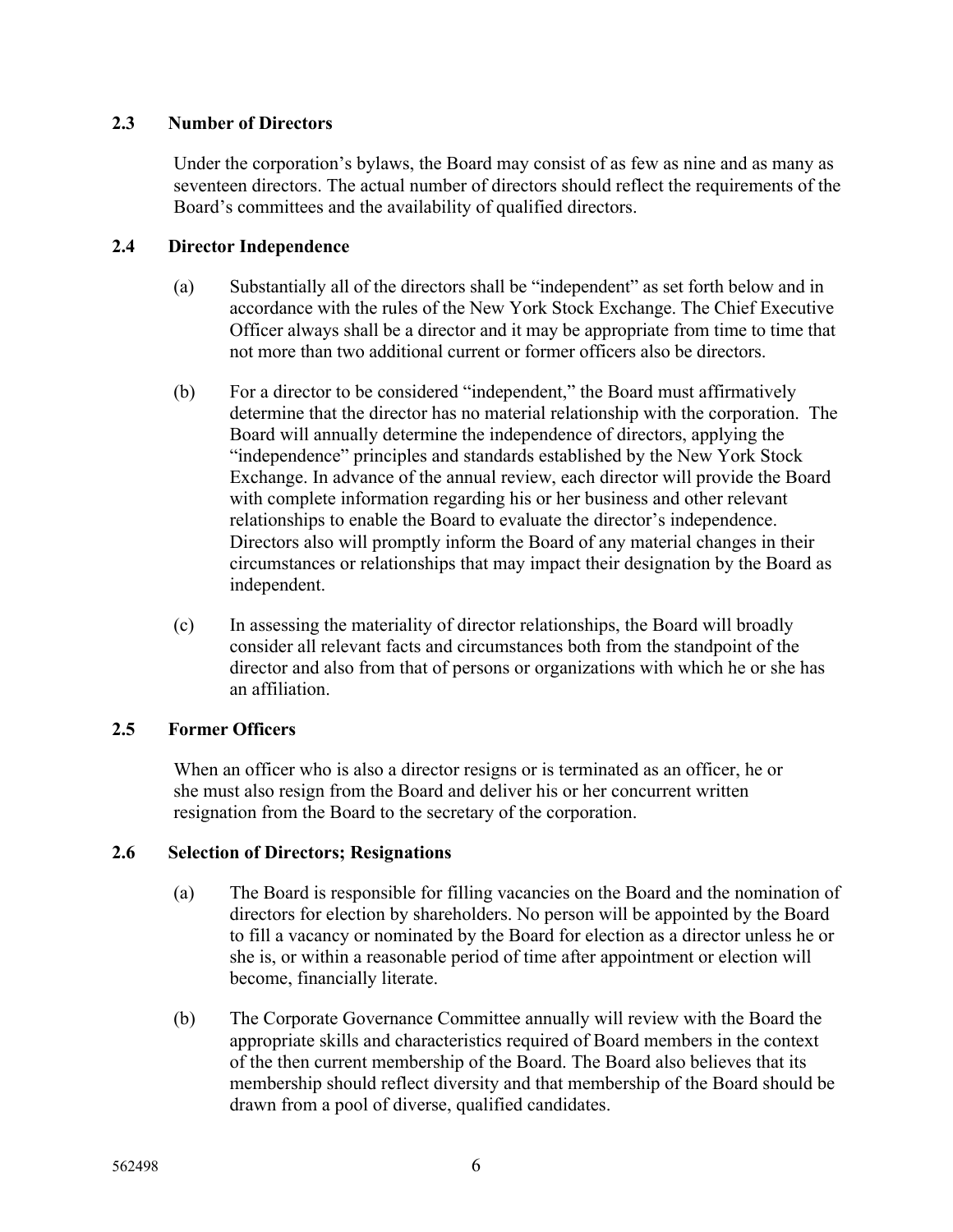- (c) The Corporate Governance Committee, in consultation with the Chairman of the Board, and the Lead Independent Director in the event the Chairman is not independent, will review director nominations and recommend director candidates and may directly engage search firms and consultants to assist it in identifying and screening potential candidates. The committee also will consider candidates suggested by shareholders and Board members. A review of potential Board candidates will include an assessment of each candidate's character, independence, integrity, judgment, knowledge, experience, background and other relevant factors to develop an informed opinion of the candidate's qualifications and his or her ability and dedication to meet the expectations for directors that are set forth in these guidelines.
- (d) An invitation to join or be nominated for election to the Board should be extended by the Board through the Chair of the Corporate Governance Committee, the Chairman of the Board and/or, in the event the Chairman is not independent, the Lead Independent Director.
- (e) In order to be effective notice to the corporation, notice of a director's or executive officer's decision (whether in his or her capacity as an officer or director or both) to resign, retire or refuse to stand for reelection must be given to the secretary of the corporation.

### **2.7 Director Education Programs**

Every new director will participate in an orientation program and receive materials and briefings to acquaint the director with the corporation's business, industry, management, culture and corporate governance policies and practices. Continuing education will be provided for all directors through Board materials and presentations, discussions with management, visits to corporate facilities and other sources. In addition, our Director Education Guidelines encourage our directors to attend outside director education programs that cover topics pertinent to the corporation's business including, but not limited to, international markets, accounting and finance, leadership and ethics, industry practice, risk assessment, sustainability and environmental, social and governance ("*ESG*") matters, cybersecurity and strategic planning.

### **2.8 Changes in Commitments**

(a) Directors whose employment responsibilities or other business relationships change from those held when they were last elected to the Board (other than from normal retirement) should so advise the Chair of the Corporate Governance Committee and tender his or her resignation from the Board. The Chair of the Corporate Governance Committee will review the appropriateness of the director's continued Board membership under such changed circumstances. If the Chair of the Corporate Governance Committee determines that the change in circumstances does not negatively impact the director's service on the Board, the Chair of the Corporate Governance Committee, in his or her sole discretion, may reject the resignation. If the Chair of the Corporate Governance Committee considers the changed circumstances to be substantial, he or she will bring the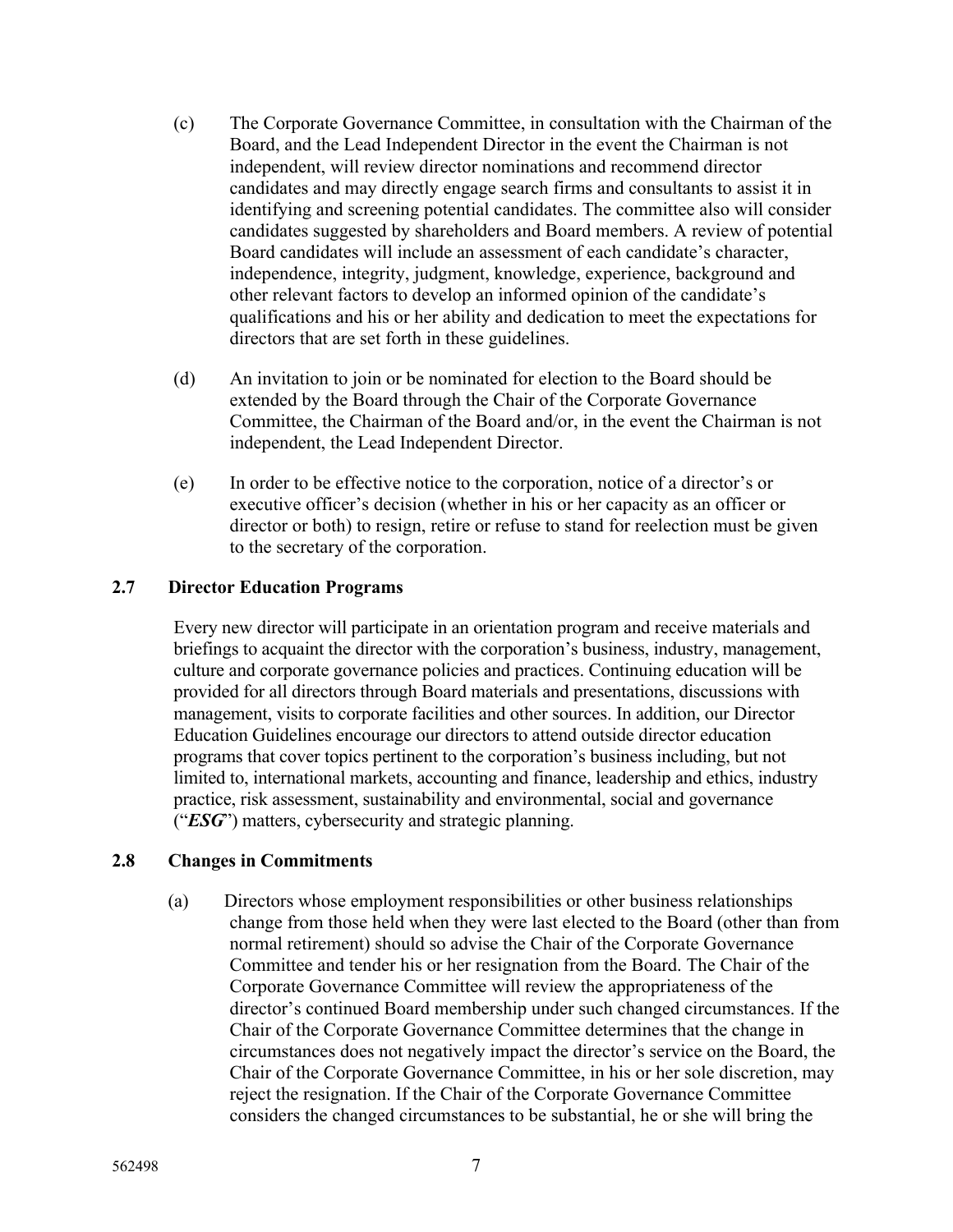resignation before the Corporate Governance Committee that will then make a recommendation to the Board. If the Board determines that continued Board service would not be appropriate, the Board shall accept the director's tendered resignation.

- (b) Other changes that should suggest reconsideration of Board service include conflicts of interest and substantial changes in the level of other significant commitments.
- (c) The Board strongly encourages directors to report to the Chair of the Corporate Governance Committee any change in employment responsibilities or other business relationships before the director has committed to such change.

# **2.9 Other Directorships**

- (a) The Board believes that service on the boards of other companies enriches the background and experience of directors and is beneficial to their service on the Board. Consequently, the Board encourages multiple board service (particularly on the boards of large, complex, global, public companies) to the extent that service does not deprive directors of adequate time to devote to their duties to the corporation or present a likelihood of recurring conflicts of interest.
- (b) Before accepting membership on other boards, a director should consult with the Chairman of the Board, the Lead Independent Director, in the event the Chairman is not independent, and the Chair of the Corporate Governance Committee to assure that multiple board service does not conflict or otherwise interfere with his or her service to the corporation.
- (c) Directors and director nominees who are not also named executive officers of a public company should not serve on more than four public company boards, including the Board. The Corporate Governance Committee should review annually the commitments of any director who is not also a named executive officer of a public company who serves on more than four public company boards, including the Board, to ascertain if his or her other commitments are consistent with continued service on the Board and present its recommendations to the Board.
- (d) Any director or director nominee who is a named executive officer of another public company should not serve on more than two public company boards, including the Board and his or her own public company board. In the event such a director or director nominee serves on more than two public company boards, such director will be expected to become compliant with this requirement in advance of being nominated to stand for election at the corporation's next annual meeting of shareholders.

# **2.10 Retirement**

Directors should not be nominated to stand for election after having attained age 75.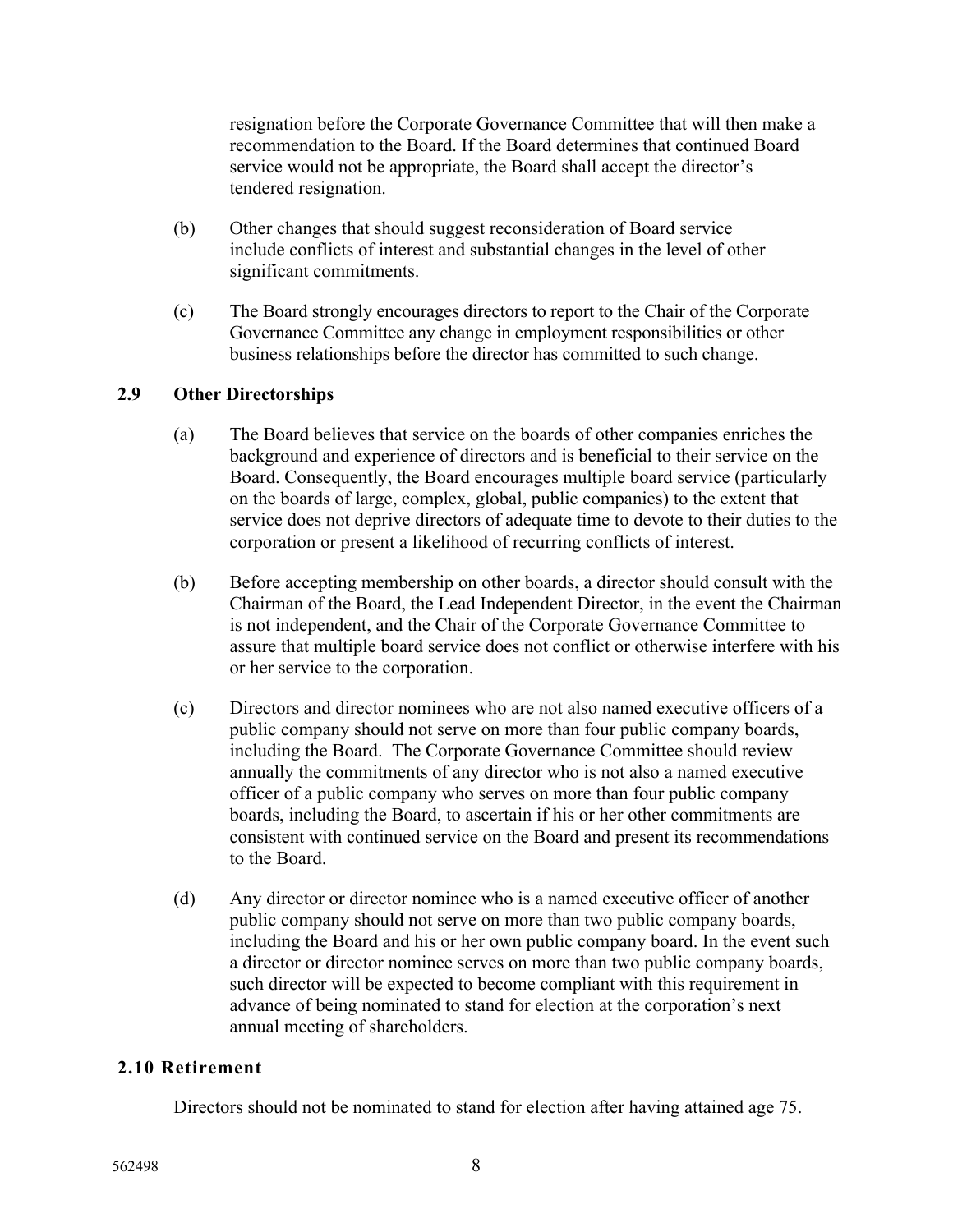## **III**

# **Board Committee Structure and Function**

## **3.1 Committees**

- (a) The Board will continue to maintain Audit, Compensation and Talent Development and Corporate Governance committees operating under charters approved by the Board.
- (b) The Audit, Compensation and Talent Development and Corporate Governance committees will each consist of at least three directors and all members of the committees must be "independent" within the meaning of these guidelines and the rules of the New York Stock Exchange. The charters of these committees will be posted on Sempra Energy's investor website, and the posting and the availability of printed copies to requesting shareholders will be published in the Annual Report on Form 10-K.
- (c) Members of the Audit Committee must satisfy the audit committee independence and qualification requirements established by the Securities and Exchange Commission and the New York Stock Exchange. No member of the Audit Committee may serve on more than a total of three audit committees of public companies unless the Board affirmatively determines in each specific case that such multiple service does not impair the director's effectiveness as a member of the committee.
- (d) Members of the Compensation and Talent Development Committee must satisfy the compensation committee independence and qualification requirements established by the Securities and Exchange Commission and the New York Stock Exchange.
- (e) The Board also may find it desirable to maintain additional committees or to combine or disband additional committees.

# **3.2 Assignment and Rotation of Committee Members**

- (a) The Board appoints the members of its committees and will receive recommendations of the Corporate Governance Committee.
- (b) The Board believes that members of its committees periodically should be rotated. However, rotation should not be mandatory since, from time to time, there may be compelling reasons to lengthen or shorten an individual director's committee membership.

# **3.3 Committee Meetings**

(a) The chair of each Board committee, in consultation with the Chairman of the Board, or the Lead Independent Director, in the event the Chairman is not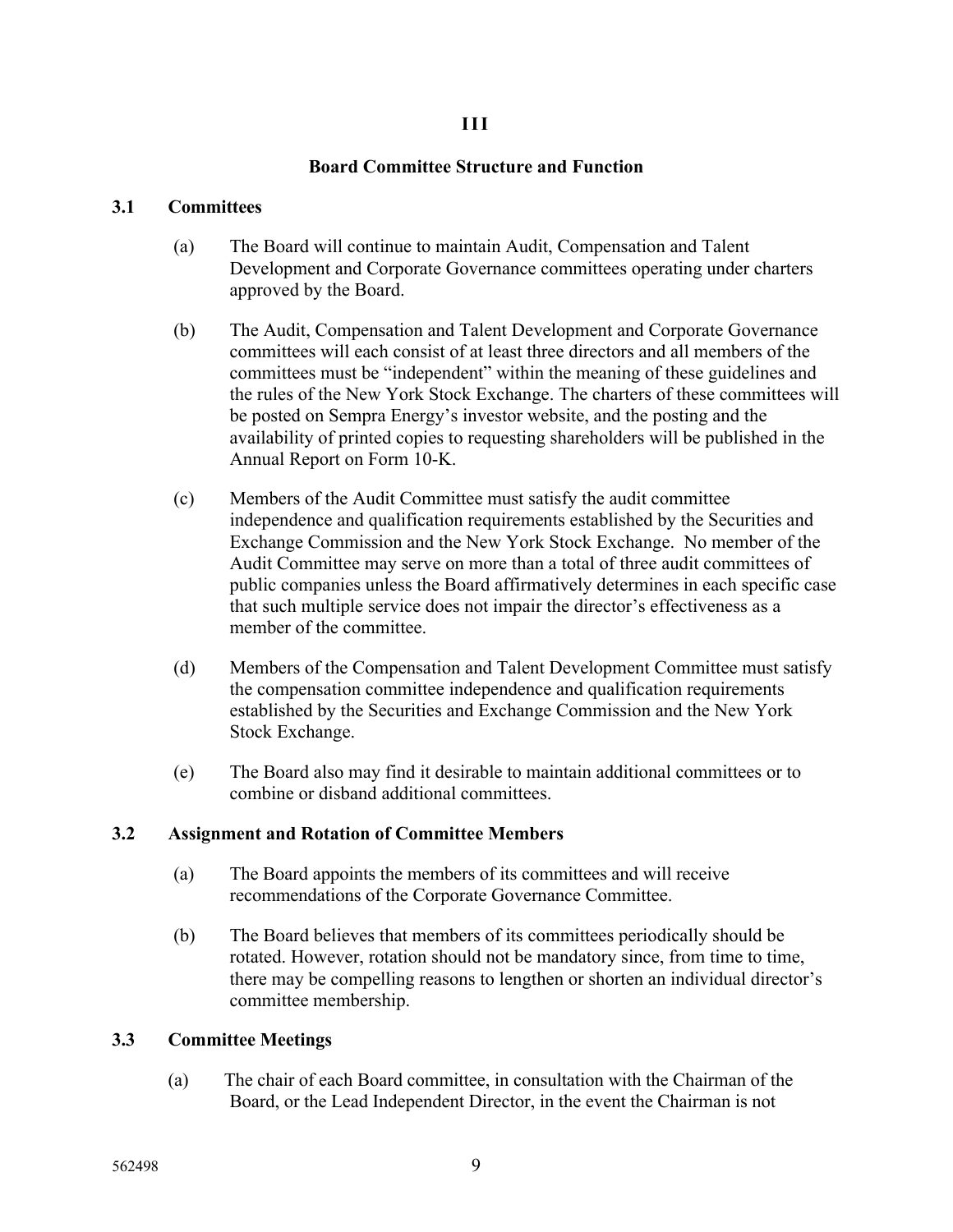independent, and committee members and in accordance with the committee's charter, will determine the frequency and length of the meetings of the committee.

(b) The chair of each Board committee, in consultation with the Chairman of the Board and, in the event the Chairman is not independent, the Lead Independent Director, establishes the agenda for the committee's meetings. Each member of a committee is encouraged to suggest agenda items at any time and also may raise at any meeting subjects that are not on the agenda.

### **3.4 Committee Evaluations and Charter Review**

Each Board committee will conduct an annual self-evaluation of its performance and a review of its charter to the extent required by the rules of the New York Stock Exchange or the terms of its charter.

### **IV**

## **Board Meetings**

### **4.1 Selection of Agenda Items**

The Board shall be responsible for its agenda. The Chairman of the Board, and Lead Independent Director, if the Chairman is not independent, coordinates with the Chief Executive Officer and the secretary of the corporation to set the agenda for each Board meeting, taking into account suggestions from other Board members. Each director is encouraged to suggest agenda items at any time and also may suggest at any meeting subjects that are not on the agenda.

# **4.2 Advance Distribution of Board Materials**

Information and other materials important to understanding the business to be conducted at a meeting of the Board, to the extent available, will be distributed in writing to the directors in advance of the meeting. Additional information also may be presented at the meeting.

### **4.3 Executive Sessions**

An executive session of the non-management members of the Board will be held prior to the conclusion of each regular meeting of the Board. In addition, any director may call for an executive session at any Board meeting. Executive sessions will be presided over by the Chairman of the Board or, in the event the Chairman is not independent, the Lead Independent Director. In the event of the absence of both the Chairman of the Board and the Lead Independent Director, executive sessions shall be presided over by the Chair of the Compensation and Talent Development Committee or, in the event of his or her absence, by the Chair of the Corporate Governance Committee.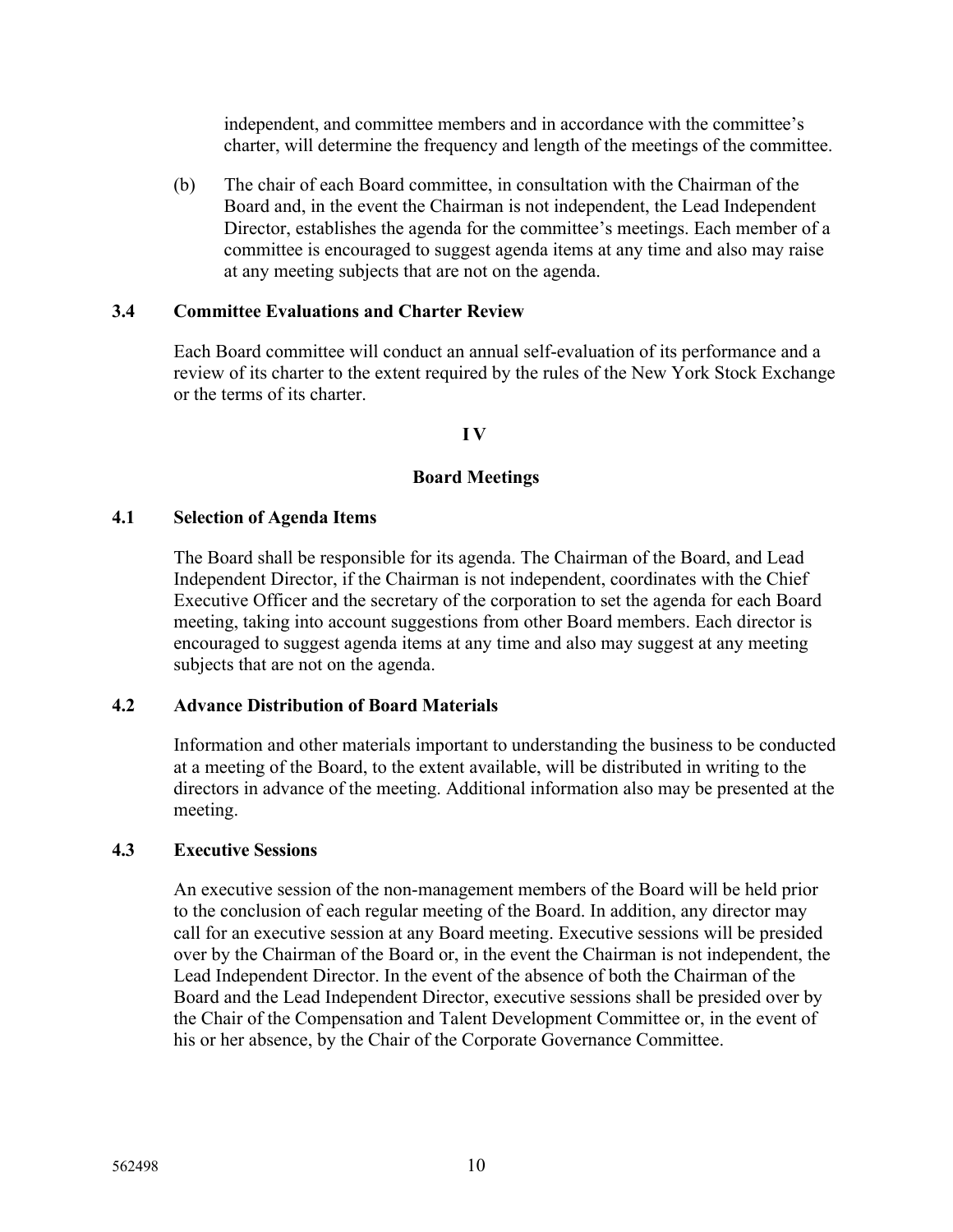## **Other Board Communications and Activities**

#### **5.1 Strategic, Capital and Financial Planning; Risk Management**

At least once each year the Board will review management's long term strategic, capital and financial plans and management's expectations regarding the strategic and financial issues that the corporation may face in the foreseeable future as well as the corporation's risk governance framework.

### **5.2 Board Access to Senior Management, Independent Auditors and Counsel**

- (a) The Board has complete access to the corporation's independent auditors, and to senior management and other employees.
- (b) The Board also has complete access to counsel, advisors and experts of its choice with respect to any issue relating to the Board's discharge of its duties. Directors should use judgment to assure that their contacts with management and employees do not interfere with business operations and advise the Chairman of the Board of substantive contacts.

#### **5.3 Review of Board Compensation**

The Board expects that a significant portion of director compensation will be in the form of the corporation's equity. The Compensation and Talent Development Committee annually will review with the Board the amount and methods by which directors are compensated in other comparable companies. Changes in director compensation also will be considered by the Compensation and Talent Development Committee and its recommendations will be presented to the Board, but changes may be approved only by the Board.

### **5.4 Evaluation of Board and Director Performance**

- (a) The Corporate Governance Committee annually will lead a self-evaluation by the directors of the Board's performance. This assessment will be of the Board's contribution as a whole and will identify areas in which the Board or senior management believes a better contribution may be made. The purpose of the review is to increase the effectiveness of the Board and its committees and the results will be reviewed with the Board and its committees.
- (b) The Board annually also will review the individual performance, commitments and qualifications of each director whose term of office will expire at the next annual meeting of shareholders and who may wish to be considered for nomination to an additional term. The evaluations will be reviewed by the Corporate Governance Committee, which will make recommendations to the Board regarding those directors who should be nominated for re-election to the Board.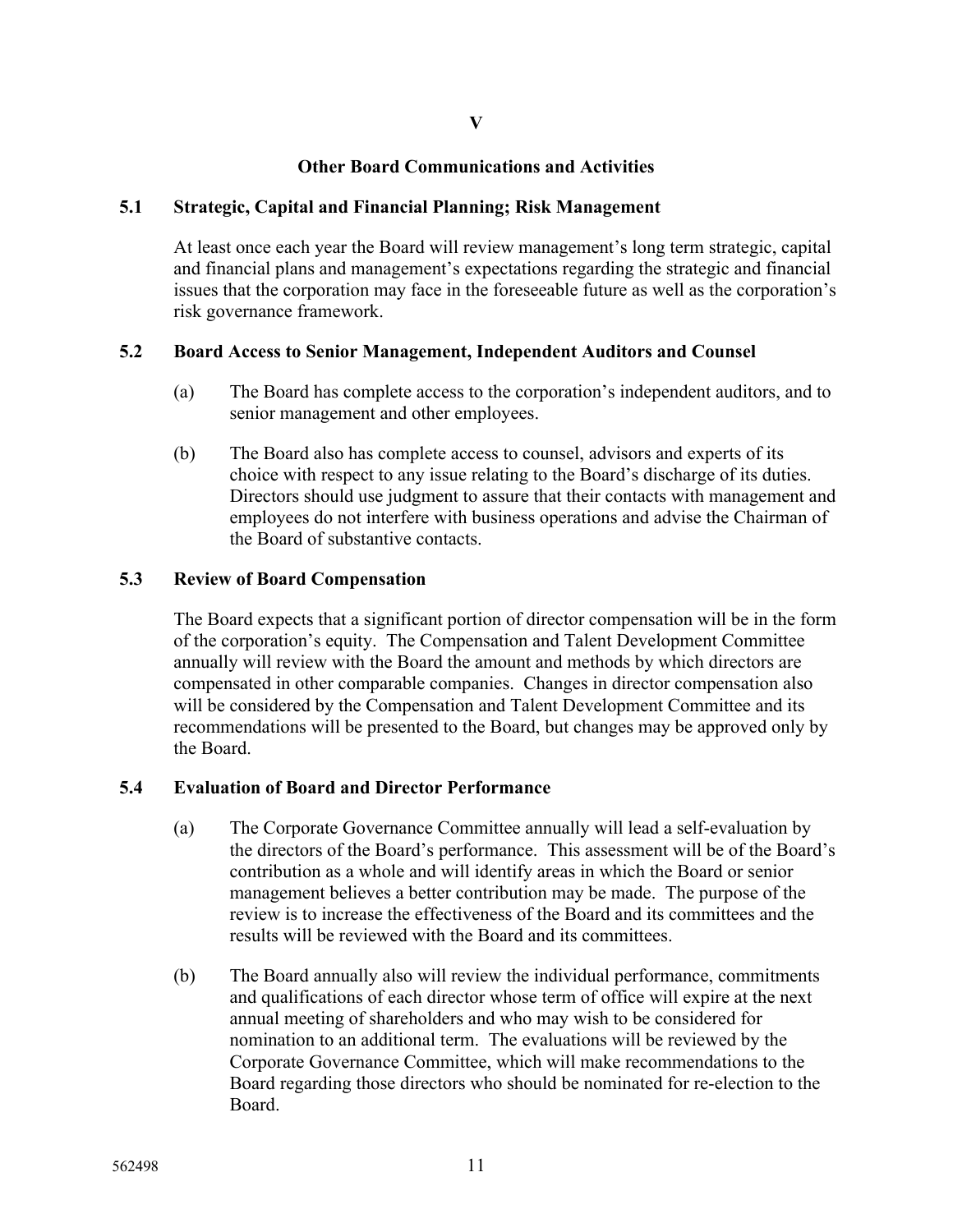## **5.5 Evaluation and Compensation of the Chief Executive Officer**

- (a) The Compensation and Talent Development Committee annually will evaluate the performance of the Chief Executive Officer and report the results of its evaluation to the Board for the Board's consideration. The results of the committee's evaluation and the Board's consideration will be communicated to the Chief Executive Officer and considered by the committee in its deliberations with respect to his or her compensation.
- (b) All determinations regarding the compensation of the Chief Executive Officer will be made by the Compensation and Talent Development Committee or by the Board acting solely through independent directors.

## **5.6 Succession Planning and Management Development**

The Compensation and Talent Development Committee, the Chairman of the Board and the Lead Independent Director, if the Chairman is not independent, annually will report to the Board on succession planning, including principles for executive officer selection. The Chief Executive Officer also will provide to the Board on a continuing basis a recommendation as to his or her successor should he or she become disabled or in the event of any other emergency situation.

## **5.7 Communications from Shareholders, Employees and Others**

- (a) Shareholders, employees and other interested persons who wish to communicate with the Board, non-management directors as a group, a Board committee or a specific director may do so by writing to the care of the secretary of the corporation. Such mail will be reviewed by the secretary and relayed to the Chairman of the Board, the Lead Independent Director, if the Chairman is not independent, and/or the addressee(s) consistent with the screening policy adopted by the Board.
- (b) All letters regarding accounting, accounting policies, internal accounting controls and procedures, auditing matters, financial reporting processes, or disclosure controls and procedures should be forwarded to the Chair of the Audit Committee. All communications made on behalf of the corporation or the Board will be in compliance with Section 5.8 of these guidelines.

# **5.8 Public Communications**

Management speaks for the corporation. Nevertheless, individual directors may, from time to time, be called upon to meet or otherwise publicly communicate with the corporation's various constituencies. Absent unusual circumstances, directors should do so only at the request of management and advise the Chairman of the Board, the Lead Independent Director, if the Chairman is not independent, and the Chief Executive Officer of substantive communications.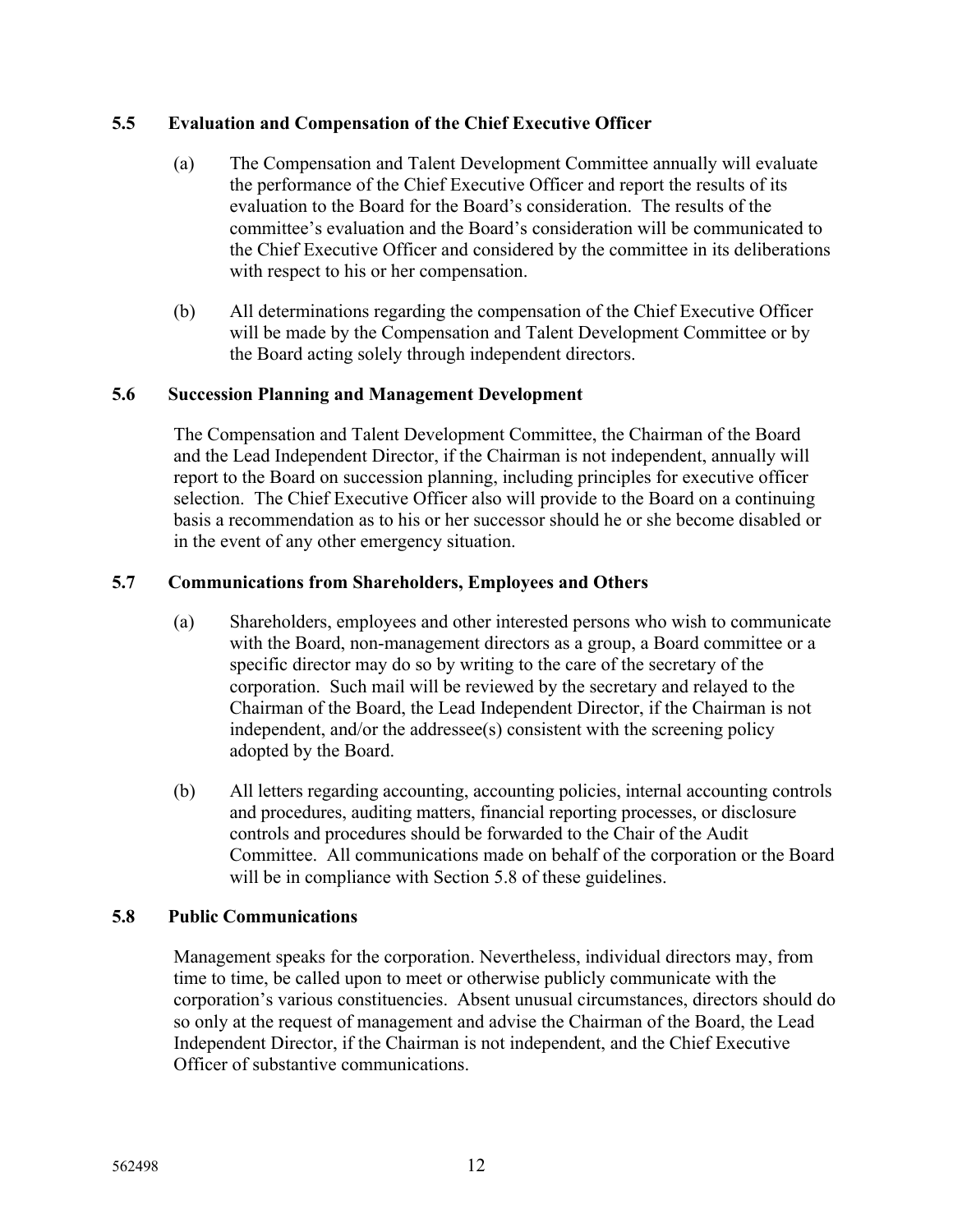## **5.9 Confidentiality**

- (a) Consistent with their fiduciary and other legal and contractual duties to the corporation, each member of the Board shall protect and hold confidential all Confidential Information obtained through their position as director, absent the express permission of the Board, the Chairman of the Board, the Lead Independent Director, or the Chief Executive Officer, to disclose such information. "Confidential Information" means all non-public information entrusted to or obtained by a director by reason of his or her position as a director of the corporation, including but not limited to:
	- (i) non-public information that if disclosed might be of use to competitors or harmful to the corporation, its customers or business partners;
	- (ii) non-public information about the corporation's financial condition, business plans, development plans, prospects, senior leadership succession plans, trade secrets, proprietary information, compensation and benefit information, and cost and pricing information;
	- (iii) non-public information about the corporation's customers, suppliers, and joint venture partners, and information relating to potential transactions, mergers and acquisitions, stock splits, dividends, share repurchases, and divestitures; and
	- (iv) non-public information respecting the proceedings of the Board and its committees, including information concerning discussions and deliberations between and among directors, officers and employees relating to business issues and decisions involving the corporation, either preliminary or final.
- (b) In keeping with their confidentiality obligations, directors are to avoid the improper use of Confidential Information and therefore:
	- (i) directors shall only use Confidential Information for the benefit of the corporation, and not for personal benefit or the benefit of other persons or entities; and
	- (ii) without the consent of the Board, Chairman of the Board, Lead Independent Director, or Chief Executive Officer, directors shall not disclose Confidential Information to any other person or entity, either during or after his or her service as a director.
- (c) Notwithstanding any other provision of this Section, nothing in this Section shall prohibit a current or former director from (a) making any disclosure to a third party that is required by applicable law, in which event the director shall give notice to the Board, the Chairman of the Board, the Lead Independent Director or the Chief Executive Officer, a reasonable time in advance of any such anticipated disclosure, consult with the corporation on the advisability of taking legally